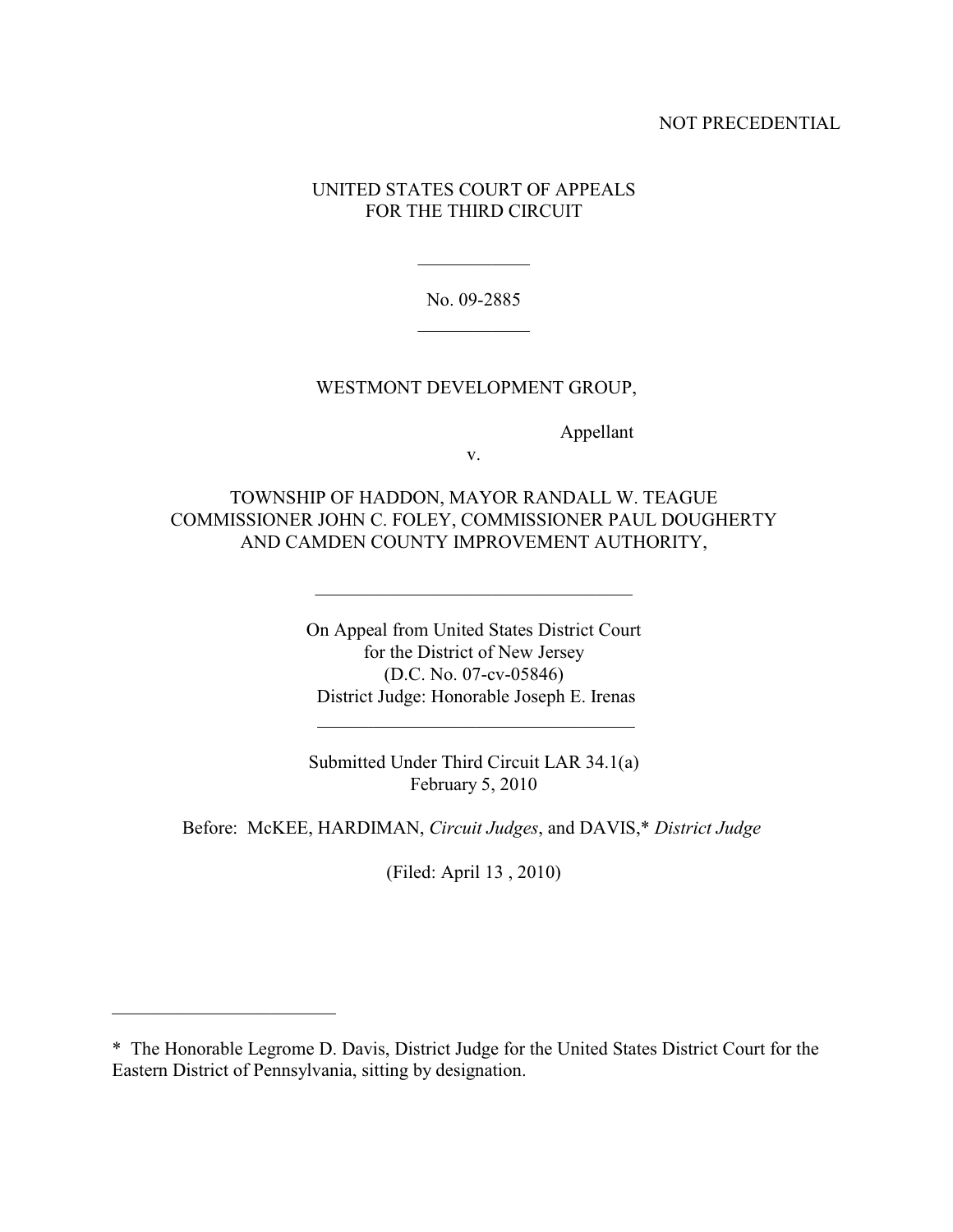# OPINION OF THE COURT  $\overline{\phantom{a}}$  , and the set of the set of the set of the set of the set of the set of the set of the set of the set of the set of the set of the set of the set of the set of the set of the set of the set of the set of the s

 $\overline{\phantom{a}}$  , and the set of the set of the set of the set of the set of the set of the set of the set of the set of the set of the set of the set of the set of the set of the set of the set of the set of the set of the s

#### DAVIS, *District Judge*

Plaintiff Westmont Development Group, LLC appeals the order of the District Court entering summary judgment in favor of Defendants Township of Haddon, Mayor Randall W. Teague, Commissioner John C. Foley, and Commissioner Paul Dougherty pursuant to Federal Rule of Civil Procedure 56. The District Court's order also entered judgment on Plaintiff's pleadings in favor of Defendant Camden County Improvement Authority pursuant to Federal Rule of Civil Procedure 12(c). We will affirm the District Court's decision in full.

#### **I. FACTUAL AND PROCEDURAL BACKGROUND**

This litigation arises from a failed contract. Westmont Development Group, LLC ("WDG"), a Pennsylvania limited liability company whose principal is Joanna Pang, and the Township of Haddon, a municipality in Camden County, New Jersey, entered into a Redevelopment Agreement on May 26, 2004 ("Agreement"), for the development of a live entertainment venue and other commercial uses at the Westmont Theater, located at 49 Haddon Avenue in Haddon, New Jersey. WDG did not comply with the Agreement and on December 13, 2007, the Township terminated the Agreement.

The Township of Haddon is governed by a Board of Commissioners, one of whom is designated as the Mayor. The Township also has a Planning Board, which is an independent governmental body from the Township. The Camden County Improvement Authority ("CCIA") is an entity created by the Camden County Board of Freeholders, which is authorized to assist municipalities with financing public projects.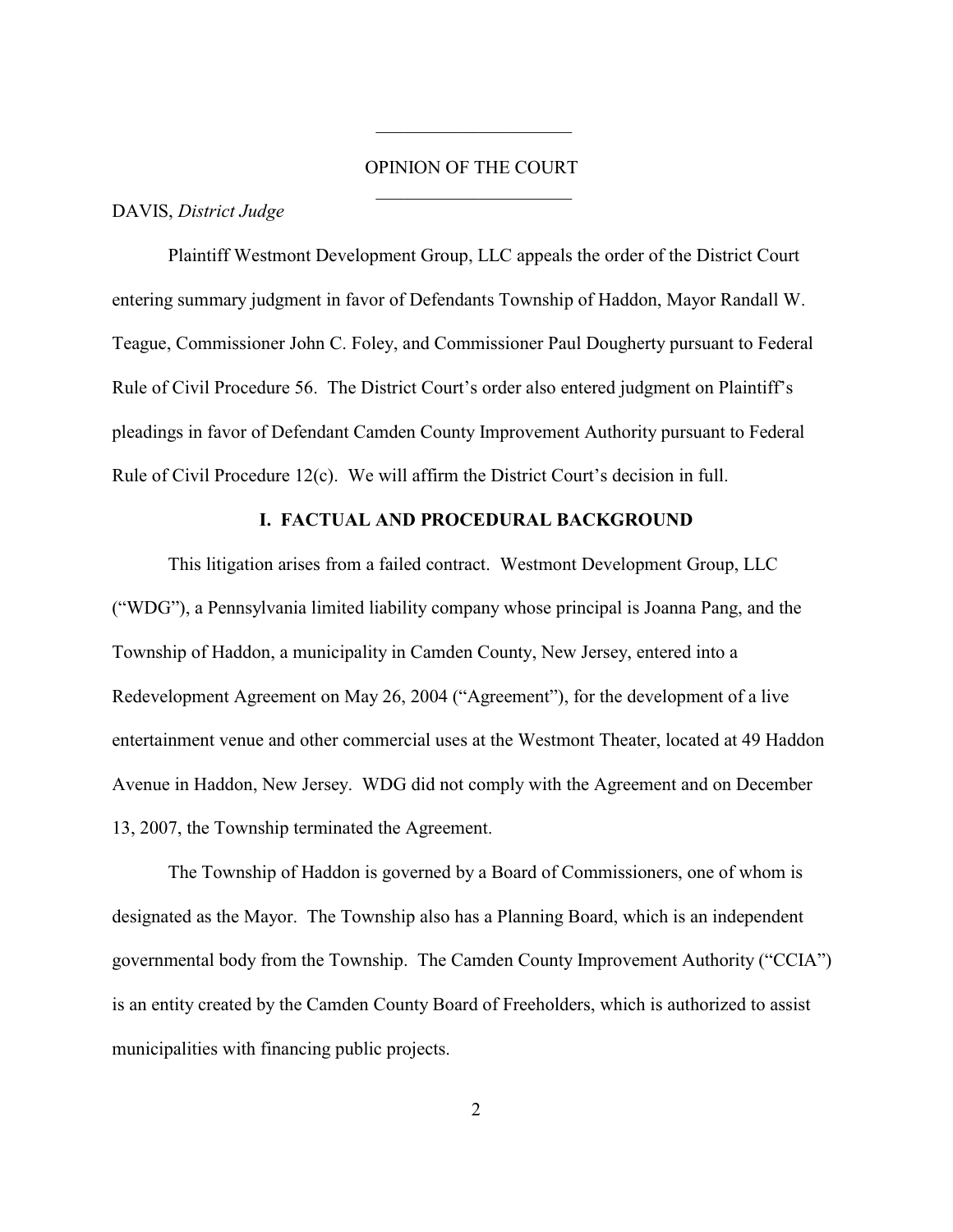The Westmont Theater redevelopment project began when the Township and the CCIA entered into a November 1, 1998 Lease-Purchase Agreement for the Westmont Theater property. Under that agreement, the Township transferred title to the Westmont Theater property to the CCIA and in return, the CCIA provided financing to the Township for improvements to the property. The CCIA funded the redevelopment project by issuing \$700,000 in bonds. The CCIA leased the property back to the Township, giving the Township physical possession and control of the premises. Since 1998, the CCIA has held title to the Westmont Theater property.

In the May 26, 2004 Agreement between the Township and WDG, the parties agreed that any alteration, amendment, or modification was invalid unless memorialized in writing. They also agreed that failure of either party to insist upon strict performance of any term or obligation under the Agreement was not to be construed as a waiver or relinquishment of any terms or rights under the Agreement.

The Agreement, along with its attached Agreement of Sale, set the contractual parameters for an eventual conveyance of title to the Westmont Theater to WDG. That contemplated conveyance was contingent on consummation of the transaction in the Agreement. Also, WDG was required to obtain preliminary and final site plan approval from the Township before conveyance of title. Termination of the Agreement for any reason would nullify the Agreement of Sale.

The Agreement provided WDG with a sixty day due diligence period, commencing on May 26, 2004, during which period WDG could conduct any inspections or investigations it desired to determine whether it wished to go forward with the Agreement. If a condition was found that was unsatisfactory to WDG in its sole discretion, it was permitted to terminate the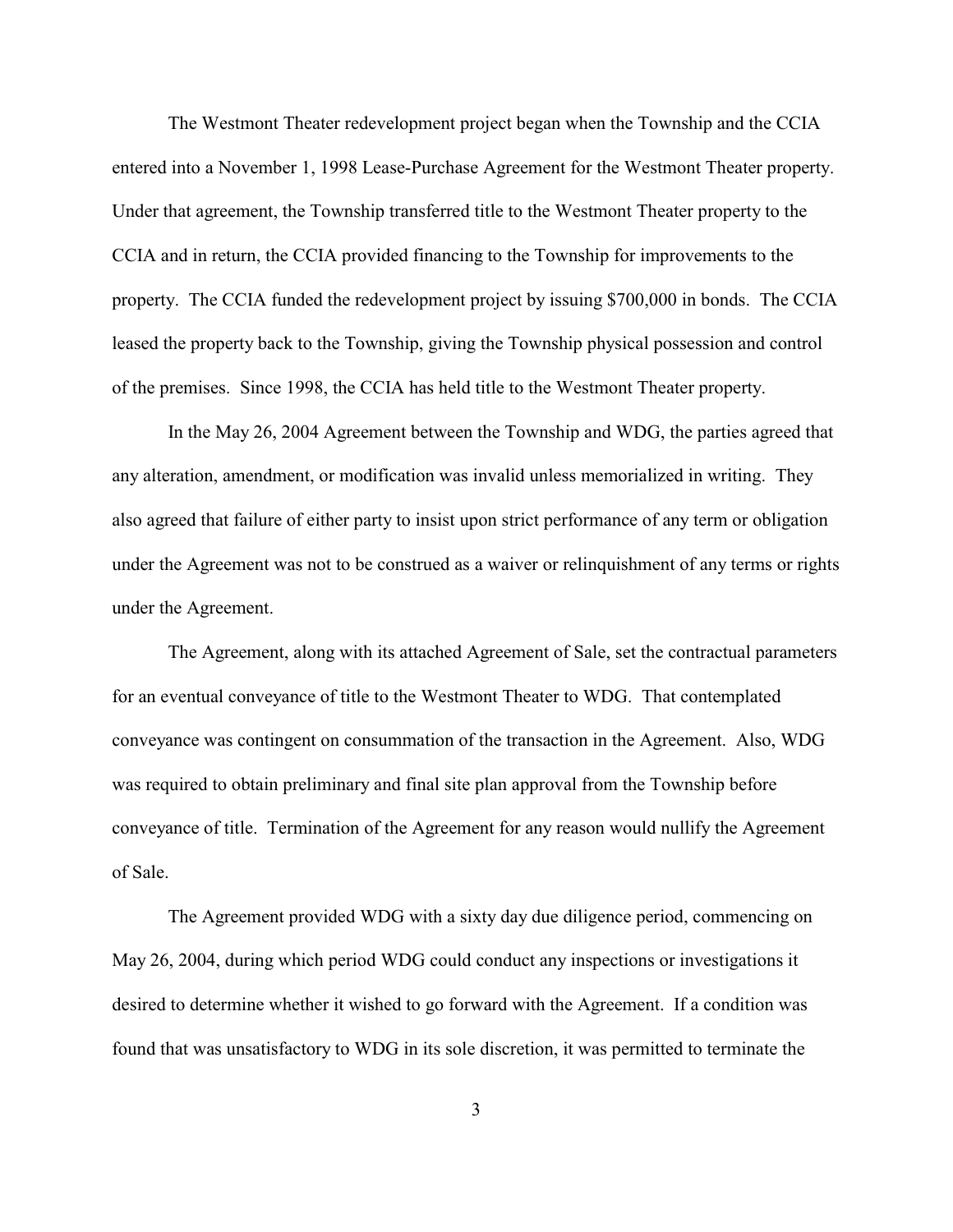Agreement. If WDG did not terminate the Agreement during the due diligence period, WDG was required to prepare and submit to the Township a proposed "Redevelopment Project Plan," as defined in the Agreement, by September 23, 2004. The Township Commissioners were required to review WDG's Project Plan within thirty days of receipt. The Commissioners were required to either approve the Project Plan, in which case WDG would proceed with the project, or advise WDG why the plan was inadequate and meet with WDG to resolve any differences.

WDG did not exercise its right to terminate the Agreement during the due diligence period that took place May 26, 2004, through July 25, 2004. Therefore, WDG was contractually required to prepare and submit to the Township a proposed Project Plan by September 23, 2004. WDG did not submit a Project Plan by that deadline or at any time thereafter.

WDG's failure to timely submit a Project Plan constituted a default under the Agreement. The Township explained the Plan's inadequacies, but did not place WDG in default. Instead, as the District Court correctly found, "a practice began that would persist throughout the term of the contract — time frames articulated therein were not adhered to, and the Township liberally granted WDG extensions of contractual deadlines. . . . Those extensions were not memorialized in writing." Slip op. at 9-10, June 15, 2009 (Irenas, J.).

Under the Agreement, WDG was required to first obtain the Township's approval of WDG's Project Plan and then obtain the Planning Board's preliminary site plan approval. Instead, in March 2005, WDG began the process of obtaining the Planning Board's approval of WDG's conceptual site plans for the Westmont Theater, without having first submitted a proposed Project Plan to the Township. Over the following months, WDG and its engineers, Bach Associates, P.C., submitted voluminous documents to the Planning Board, including a site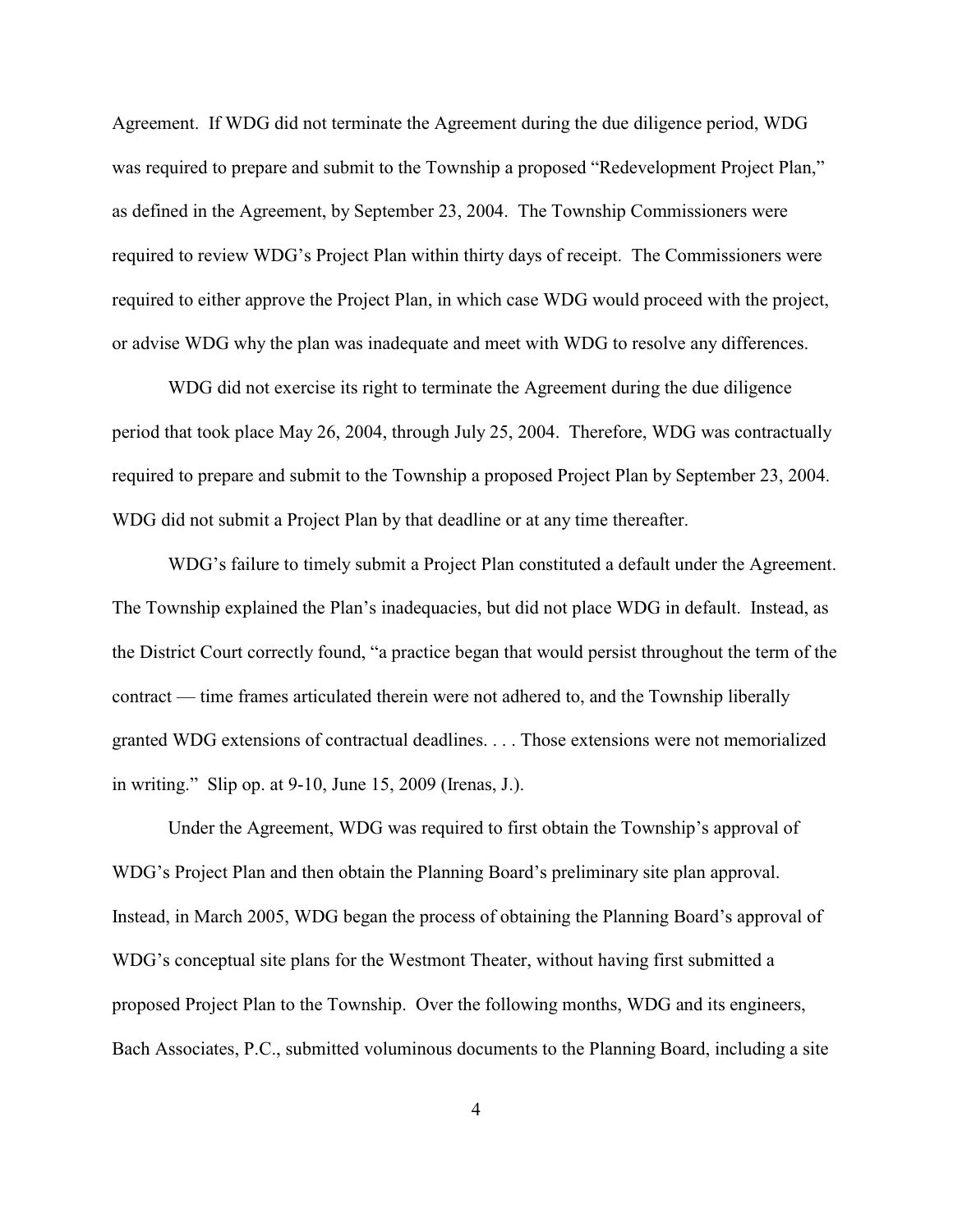plan, a traffic impact study, and drainage calculations. There is no evidence WDG delivered any of these submissions to the Township for consideration by the Commissioners.

Pang appeared before the Planning Board on a number occasions, seeking approval for WDG's site plan. During Pang's appearance before the Board on July 7, 2005, the Board expressed concern with WDG's application primarily because it failed to adequately address parking for the Westmont Theater. WDG never submitted a revised application for site plan approval and never submitted a Project Plan to the Township for review and approval. There is no evidence the Planning Board ever reached a decision on the merits of WDG's site plan.

From the inception of the Agreement, both WDG and the Township were aware that WDG anticipated a volume of theater patrons that far exceeded the capacity of the theater property's existing parking lot. Both WDG and the Township were aware that finding a solution to WDG's parking needs posed a challenge. Pang acknowledged she knew parking was going to be an issue before she signed the Agreement. She also knew parking was the responsibility of WDG, not the Township, under the Agreement.

Pang and her counsel explored a number of possible, but unsuccessful solutions to WDG's parking needs. They focused their efforts on acquiring a neighboring vacant lot, known as the Russell Cast Stone property, to provide parking for the Westmont Theater. The Walters Group, through a related entity, Rose Hill Associates, LLC ("Rose Hill"), owned the Russell property. Rose Hill declined to sell or lease the property to WDG.

WDG anticipated that the Township would take the Russell property by eminent domain for public use, including WDG's use. The Township had completed a parking study, which indicated that the Russell property was the most logical source of additional parking for the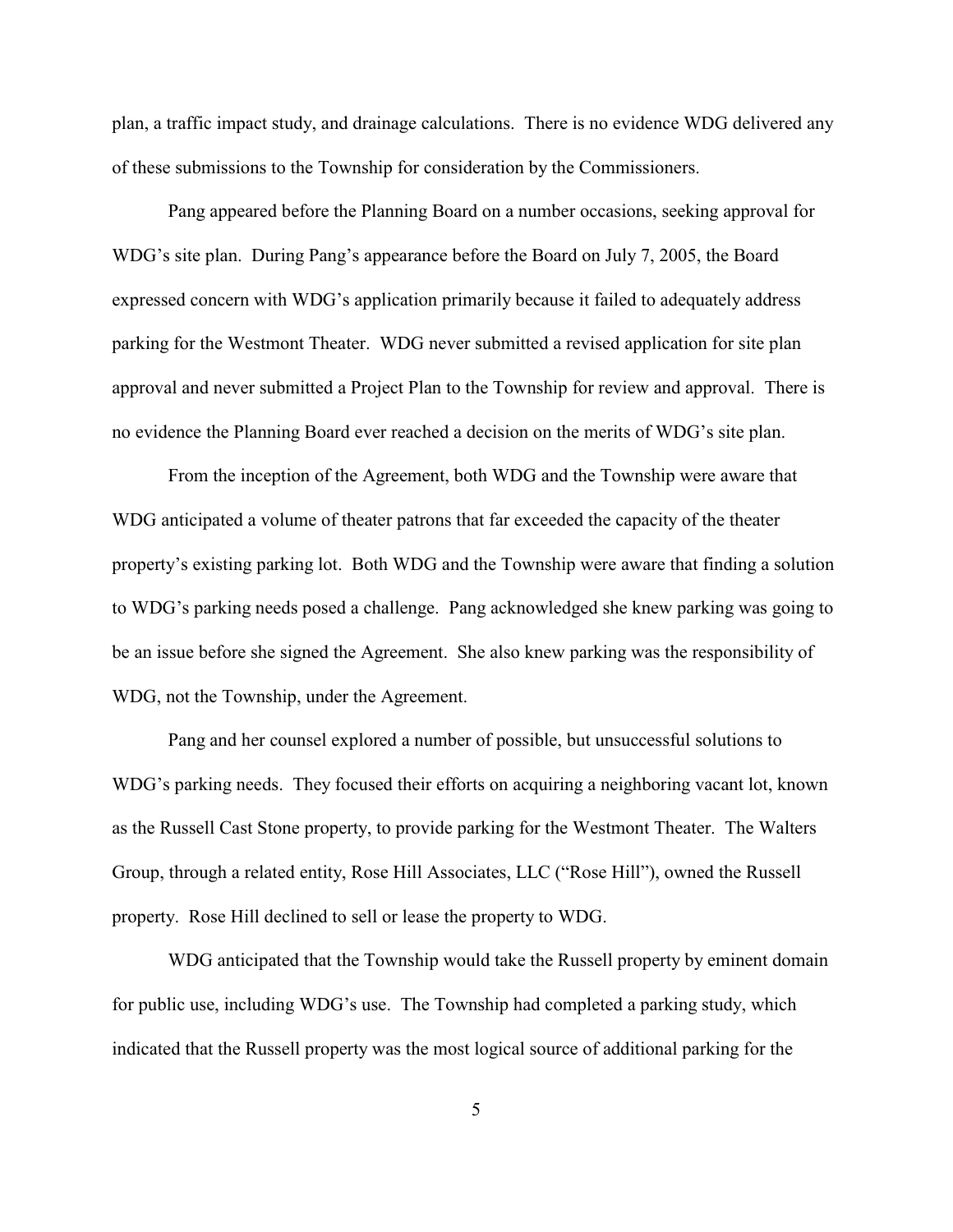Township's downtown district. Township officials considered acquisition of the Russell property in late 2006 to early 2007. During this period, WDG was told that the Township would obtain the Russell property either by purchase or the exercise of eminent domain. Nonetheless, the Township never moved forward to acquire the Russell property.

While WDG struggled to find adequate parking in 2006, Township representatives suggested amending the Agreement to permit WDG to accomplish the redevelopment in phases. The phased plan presented no solutions for WDG's parking needs, however. As explained by Pang, the first phase would redevelop the property surrounding the theater, and the second phase would redevelop the Westmont Theater itself. Pang believed that there was adequate parking available on the Westmont Theater property to meet the needs of the first phase. WDG hoped that a solution to the parking needs of the Theater itself would be found before the second phase commenced. Pang believed the Russell property could be that solution.

A written amendment to the Agreement was prepared, circulated, commented upon, and revised in late 2006 or early 2007. WDG then understood that the Township's signature on the written amendment was forthcoming. Pang knew redevelopment of the Westmont Theater was a public project and understood no one elected official could bind the Township without getting formal approvals from the Township Commissioners. The Township, however, put the contemplated amendment on hold because new Commissioners were to be elected in the next municipal election cycle in May 2007. Pang admitted no written amendment to the Agreement was ever entered into and the proposed amendment was never executed.

On May 13, 2007, the Township elected a new municipal government. Mayor Randall W. Teague and Commissioners John C. Foley and Paul Dougherty were elected. When they took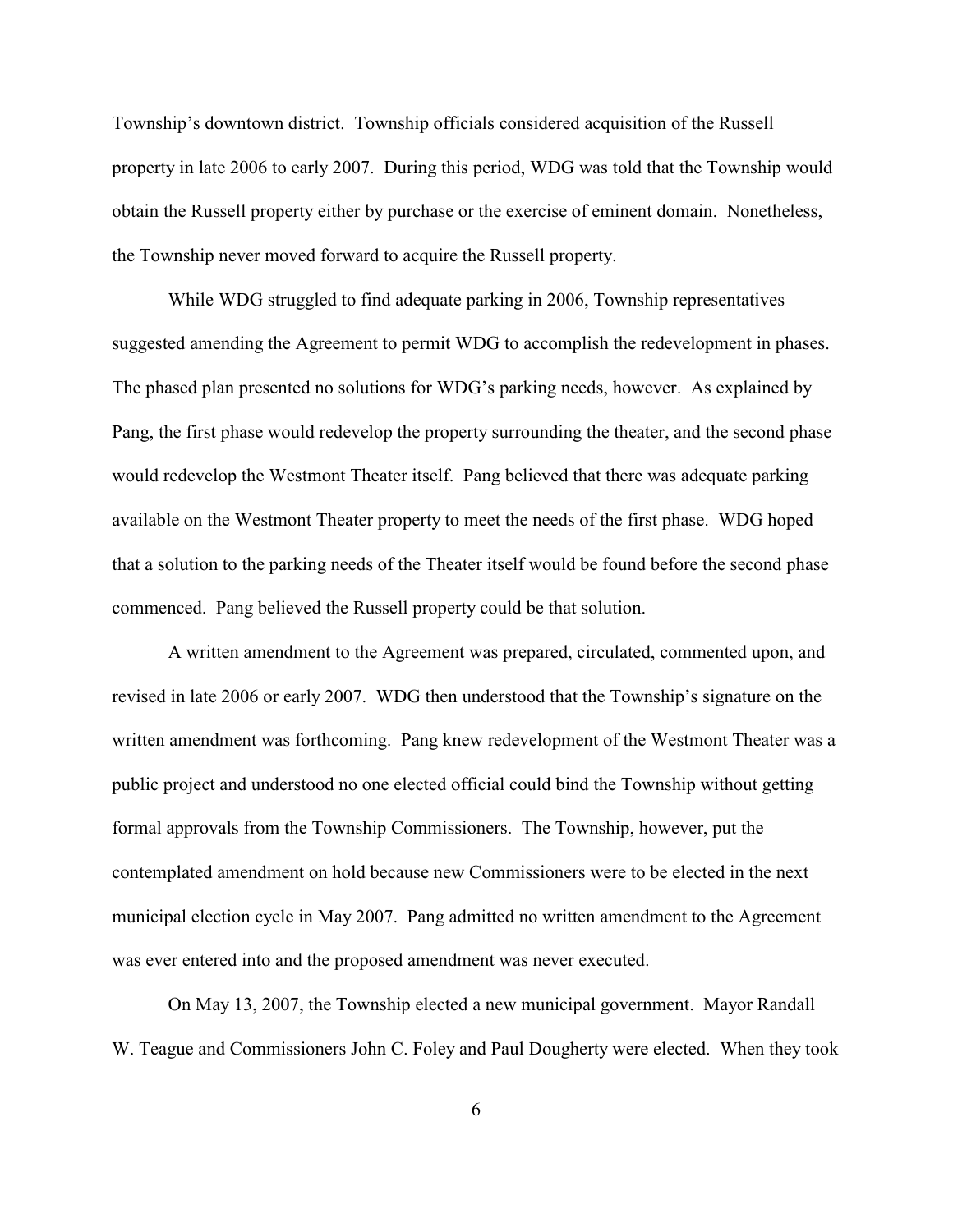office, the Agreement was the only enforceable contract between the Township and WDG.

In early 2007, Mayor Teague and Commissioner Dougherty met over lunch with representatives of the Walters Group to obtain background information on the Russell property, including the history of litigation between the Township and Rose Hill concerning the property. Mayor Teague wanted to find out what Rose Hill intended to do with the property. He learned Rose Hill wanted to develop the property for residential use.

At a meeting in July 2007, the new Township administration met with WDG. The meeting was attended by Joanna Pang and her father, Stephan Pang, who had invested in WDG, Mayor Teague, and former Mayor William J. Park, Jr. As described by Pang, the meeting focused on "updating [Mayor Teague] on where the project stood and how the project was not being . . . phased." (Pang Dep., 146:12-15, July 7, 2008.) After the meeting, Pang called Mayor Teague numerous times to follow-up, but he never responded. At that point, WDG was waiting to move forward with phased redevelopment, pending approval by the Township.

By letter of November 12, 2007, the Township notified WDG it was in default, stating that the Township was "frustrated with the lack of progress" and that "the deadlines set forth in the May 26, 2004 Redevelopment Agreement have all expired without an approved redevelopment concept being put into motion." (Letter, App. 1869a-1870a.) This letter placed WDG on formal notice it was in default of the Agreement "on the basis that [WDG] has failed to submit a Redevelopment Project Plan as defined in the Agreement." *Id.* Under the Agreement, WDG had thirty days to cure the default or the Township could terminate the Agreement. By letter dated December 6, 2007, WDG's counsel responded to the Township's notice of default, resubmitting WDG's earlier proposal to phase the redevelopment project. By letter dated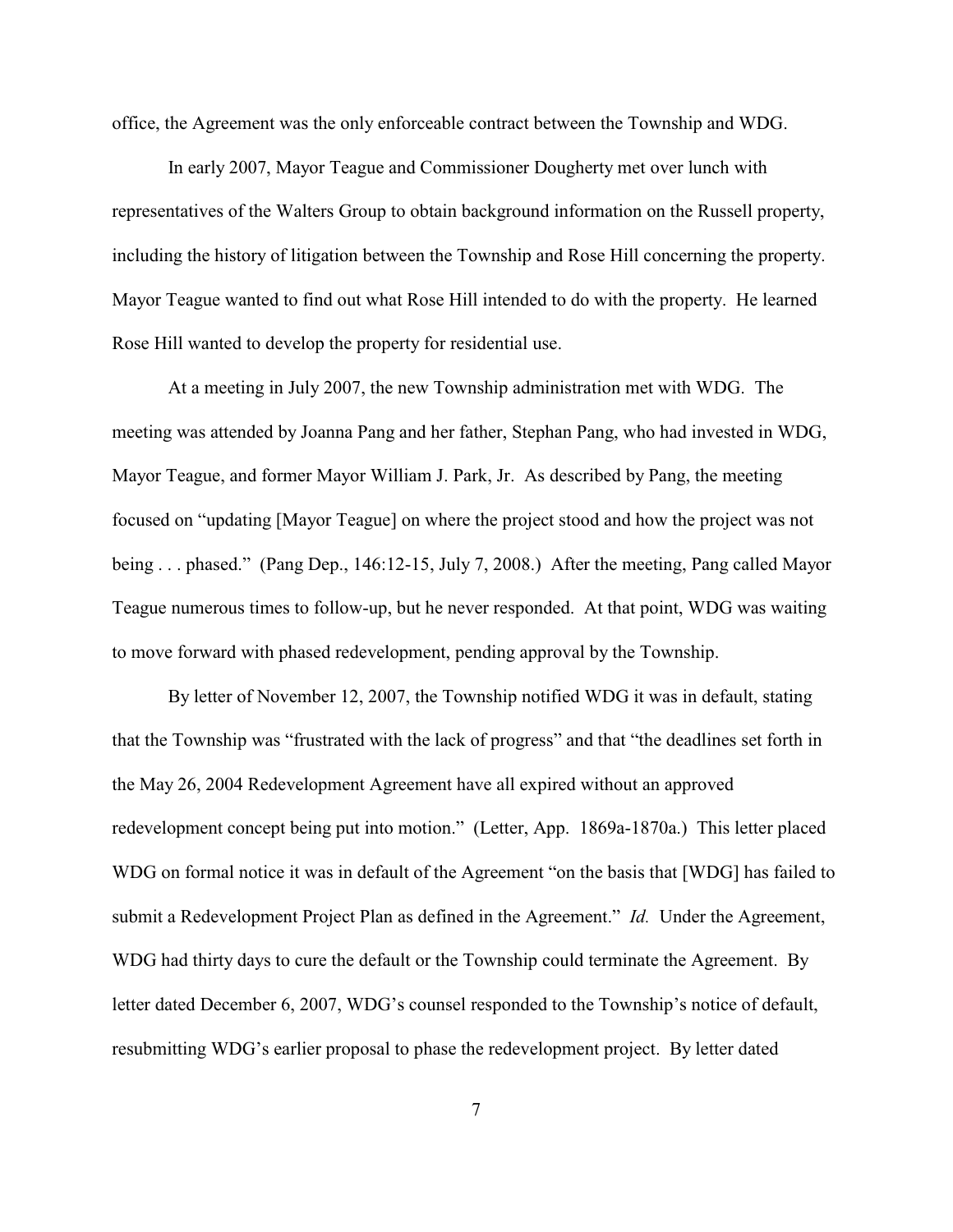December 10, 2007, the Township responded, indicating that the phasing plan replicated WDG's prior submission, but failed to meet the Agreement's definition of a Project Plan. By letter dated December 13, 2007, the Township terminated the Agreement "for failure to . . . cure the default identified in the Township's letter of November 12, 2007." (Letter, App. 1891a.)

WDG sued, alleging breach of contract, breach of the duty of good faith and fair dealing, and negligent misrepresentation by the Township of Haddon, and its newly elected Mayor Teague and Commissioners Foley and Dougherty (the "Township Defendants"). WDG also sued CCIA as a "named party in interest as they are the record owner of the subject Westmont Theater," but WDG pled "[t]here are no affirmative claims against [CCIA]." (Am. Compl. ¶ 7, App. 88.)

The Township Defendants moved for summary judgment on all claims pled by WDG. After the close of discovery, CCIA moved to dismiss WDG's pleading under Federal Rule of Civil Procedure 12(c). At oral argument on both motions on June 9, 2009, when questioned by the District Court whether CCIA was "really in this case," WDG's counsel confirmed that WDG asserted no affirmative claims against CCIA and stated, "the only thing they have is they hold the record title to the property." (Doc. 75, Mot. Hr'g Tr. 3:14-4:04, June 9, 2009.) By its Order of June 15, 2009, the District Court granted both motions filed by Defendants, which disposed of WDG's claims in their entirety, and further ordered that the temporary restraints placed earlier on conveyance of the Westmont Theater property be dissolved.

## **II. STANDARD AND SCOPE OF REVIEW**

WDG appeals the District Court's June 15, 2009 Order, raising two issues that challenge the District Court's entry of summary judgment on WDG's claims against the Township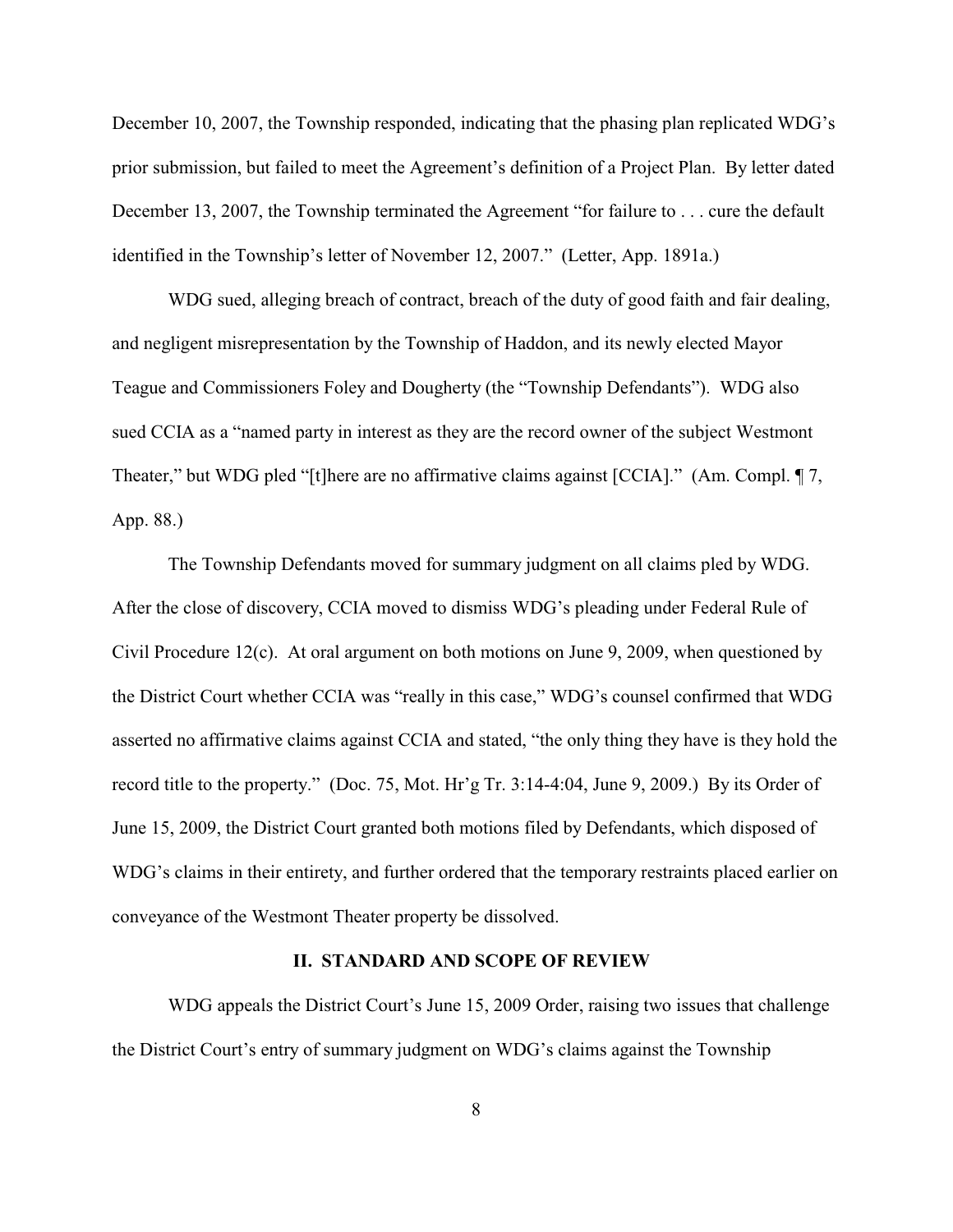Defendants for: (1) breach of contract and (2) breach of the duty of good faith and fair dealing.<sup>1</sup> The District Court had jurisdiction pursuant to 28 U.S.C. § 1332 and we have jurisdiction pursuant to 28 U.S.C. § 1291.

We review *de novo* a district court's decision granting a motion for summary judgment pursuant to Rule 56, applying the same standard as that used by the District Court. *Am. Eagle Outfitters v. Lyle & Scott Ltd.*, 584 F.3d 575, 580-81 (3d Cir. 2009). A motion for summary judgment will not be defeated by "the mere existence" of some disputed facts, but will be denied when there is a genuine issue of material fact. *Anderson v. Liberty Lobby, Inc.*, 477 U.S. 242, 247-48 (1986). In determining whether the dispute is genuine, the court's function is not to weigh the evidence or determine the truth of the matter, but only to determine whether the evidence of record is such that a reasonable jury could return a verdict for the nonmoving party. *Id.* at 248-49.

## **III. DISCUSSION**

### **A. Breach of Contract**

In granting summary judgment, the District Court found that no reasonable jury relying

on the evidence could conclude that the Township Defendants breached the Agreement as

 $1$  We decline to reach the District Court's dismissal of WDG's case against CCIA, or any issues or claims other than those set forth in WDG's statement of issues, because WDG has not preserved them on appeal. Federal Rule of Appellate Procedure 28(a)(3), (5), and (9) and Third Circuit Local Appellate Rule 28.1(a) required WDG to set forth "'all issues presented for appeal, together with supporting arguments and citations.'" *Kost v. Kozakiewicz*, 1 F.3d 176, 182 (3d Cir. 1993) (quoting *Simmons v. City of Philadelphia*, 947 F.2d 1042, 1065 (3d Cir. 1991)). WDG did not set forth any other issues or claims in its statement of issues or in the remainder of its brief on appeal, and therefore, we need not consider any other issues. *See Inst. for Scientific Info., Inc. v. Gordon & Breach, Sci. Publ'ers, Inc.*, 931 F.2d 1002, 1011 (3d Cir. 1991) (holding plaintiff abandoned its breach of contract claim on appeal).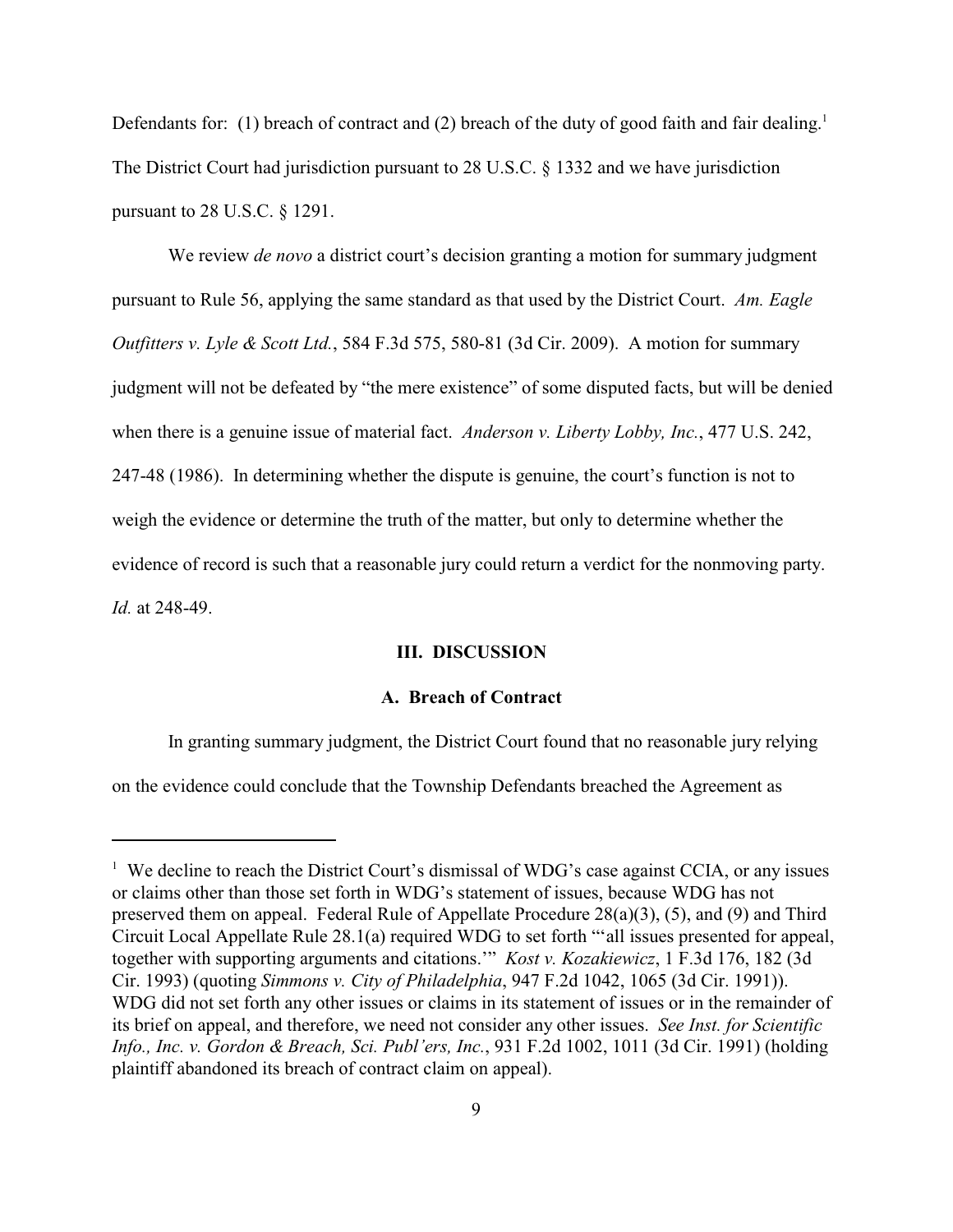advanced by WDG. In the District Court, WDG contended the Township Defendants breached Sections  $6(g)$ , "Purchase of the Westmont Theater Project," 7(b), "Eminent Domain," and 7(c), "Cooperation," of the Agreement. The District Court treated WDG's express allegation that Section 6(g) was breached as incorporating an allegation that Section 2 was breached because both Sections 2 and 6(g) of the Agreement pertained to conveyance of the Westmont Theater property to WDG. WDG advanced no other breach of contract claims. The District Court found no reasonable jury could conclude that WDG complied with preconditions to the operation of Sections 2,  $6(g)$ ,  $7(b)$  and  $7(c)$  of the Agreement, and therefore Defendants' obligations to perform under those provisions never arose.

On appeal, WDG argues the District Court erred in concluding WDG was in default of the Agreement for failure to submit a Project Plan, and the Township Defendants did not breach the Agreement. WDG contends that the District Court ignored and disregarded evidence in so ruling. WDG is mistaken. The record WDG presents on appeal was fully reviewed and considered by the District Judge, who correctly concluded that evidence raised no genuine issues of disputed material fact. The District Court did not impermissibly weigh evidence and make credibility determinations as charged by WDG. Rather, the District Court properly disregarded the irrelevant deposition testimony and evidence on which WDG largely bases its appeal. Also without merit and lacking any support in the record are allegations of "subterfuge and conspiracy" among the Township Defendants, which purportedly precluded WDG from concluding the Agreement and proving its breach of contract claims.

The District Court did not err in concluding there were no genuinely disputed issues of material fact as to whether the Township Defendants breached any provision of the Agreement.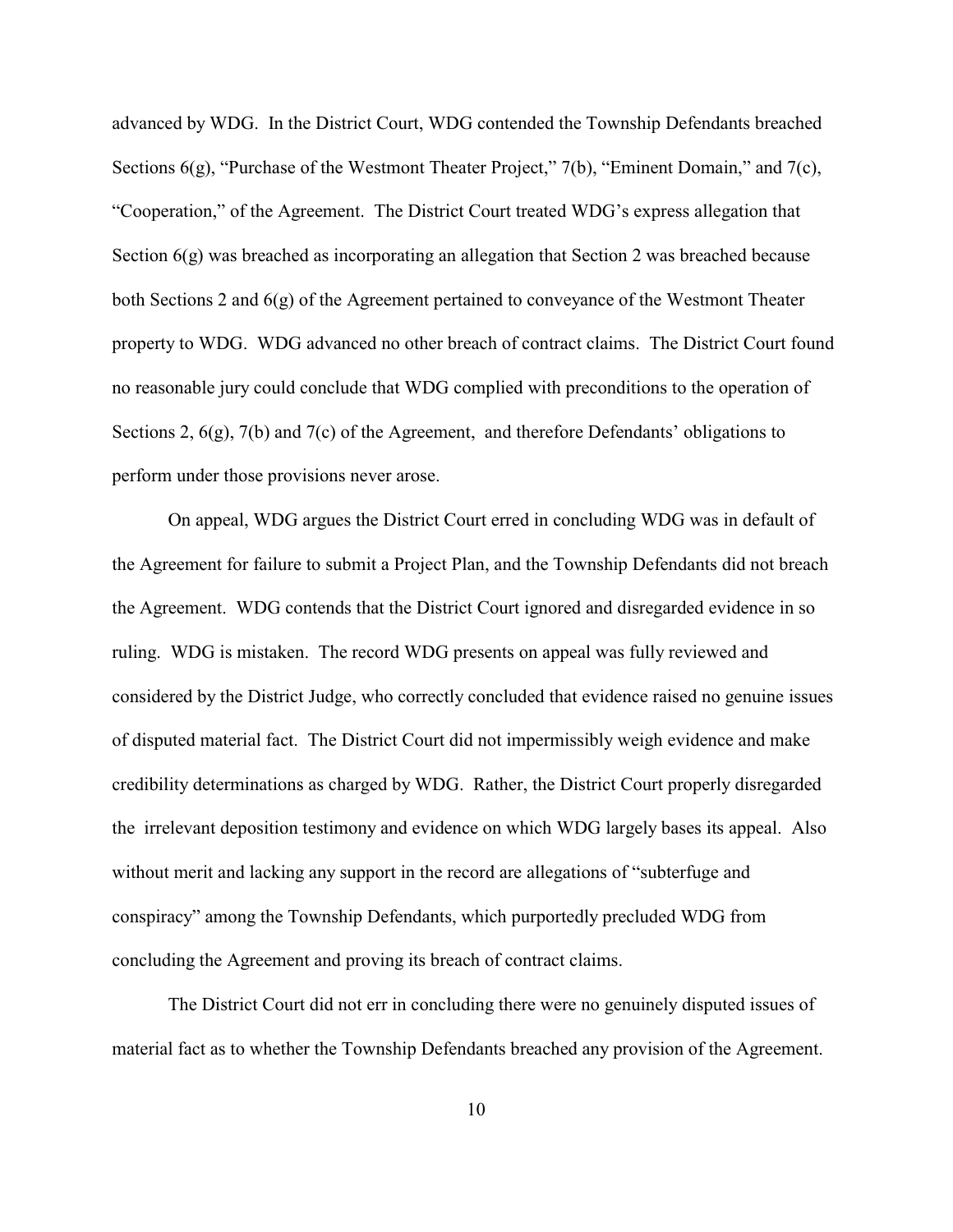Where the terms of a contract are clear and unambiguous, courts enforce those terms as written. *Levison v. Weintraub*, 521 A.3d 909, 910 (N.J. Super. Ct. App. Div.), *certif. denied*, 527 A.2d 470 (N.J. 1987) (citing *Kampf v. Franklin Life Ins. Co.*, 161 A.2d 717, 720 (N.J. 1960) (ruling that "it is the function of a court to enforce [a contract] as written and not to make a better contract for either of the parties."). The undisputed facts show WDG never complied with the Agreement's requirement to submit a "Redevelopment Project Plan," as defined in the Agreement, for the Township's review and approval within four months of the effective date of the Agreement, by September 23, 2004. The Township and WDG never concluded an enforceable amendment to the Agreement, which could not be more clear: "No alteration, amendment or modification hereof shall be valid unless executed by an instrument in writing by the Parties hereto." (Agreement § 16(b), "Amendment; Waiver," App. 1296a.) It is undisputed no written amendment was ever executed.

On appeal, WDG claims the Township Defendants breached the Agreement by not conveying the Westmont Theater property to WDG. The Township was under no obligation to convey the property to WDG. Section 2 of the Agreement provided that "the Westmont Theater Property shall be sold to [WDG] under the terms of the Agreement of Sale . . . ." (App. 1274a.) Under Section 6(g) of the Agreement, and Sections 6(b) and (c) of the Agreement of Sale, the Township's obligation to convey the property was contingent on the consummation of the transaction in the Agreement and WDG's receipt of all permits and approvals from the Township. Because WDG never submitted a Redevelopment Project Plan, WDG never obtained any permits or approvals from the Township, and the Township's obligation to convey the Westmont Theater property never arose. As a result, the Township Defendants did not breach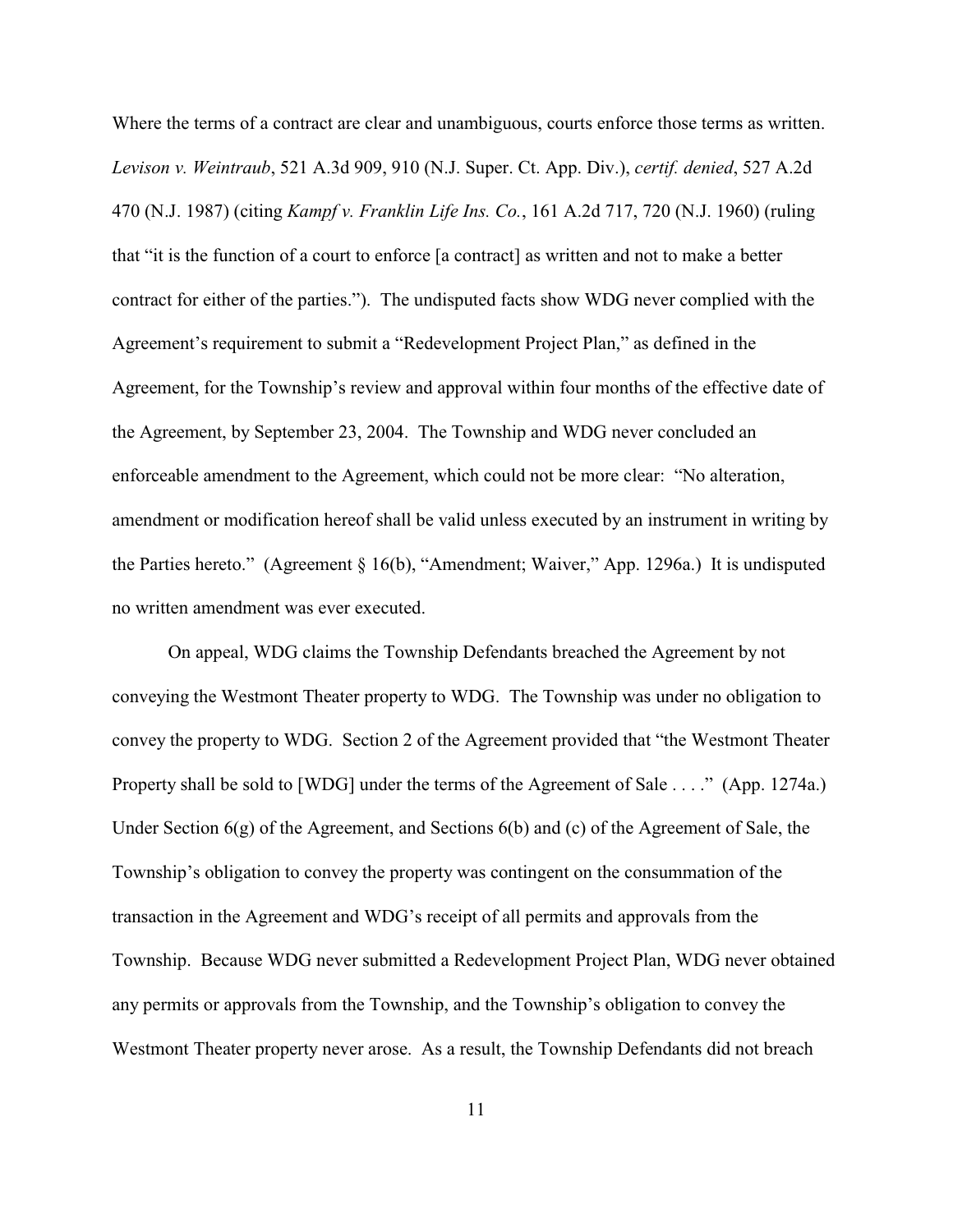Sections 2 and  $6(g)$  of the Agreement.

WDG also claims the Township breached the Agreement by not taking the Russell property by eminent domain for WDG's use. The Township had no obligation to acquire the Russell property for WDG, either by eminent domain or purchase. Section 7(b) of the Agreement provided that the "Township shall acquire any privately-owned lots identified in the Redevelopment Project Plan for which [WDG] has not entered into agreement of sale as of the expiration of the Negotiation Period, as set forth in Section 6.c., above . . . ." (App. 1283a.) The "Negotiation Period" would have begun once the Township approved WDG's Project Plan. WDG, however, never submitted a Project Plan and the Negotiation Period never commenced or expired. Moreover, Section 7(b) obligated the Township to acquire only those "privately-owned lots identified in the Redevelopment Project Plan." (*Id.*) The Russell property was not identified in the Agreement as a property for inclusion in the Project Plan. For these reasons, the Township had no contractual obligation to acquire the Russell property by eminent domain and did not breach Section 7(b).

Finally, WDG contends the Township Defendants breached Section 7(c) of the Agreement, entitled "Cooperation," which expressly required the parties to act in accordance with the covenant of good faith and fair dealing. The District Court did not err in concluding the Township Defendants did not breach Section 7(c) of the Agreement for the same reasons they did not breach the implied covenant of good faith and fair dealing, as discussed below.

## **B. Breach of the Duty of Good Faith and Fair Dealing**

In granting summary judgment, the District Court found there was no basis from which a reasonable jury could find that the Township Defendants breached the covenant of good faith and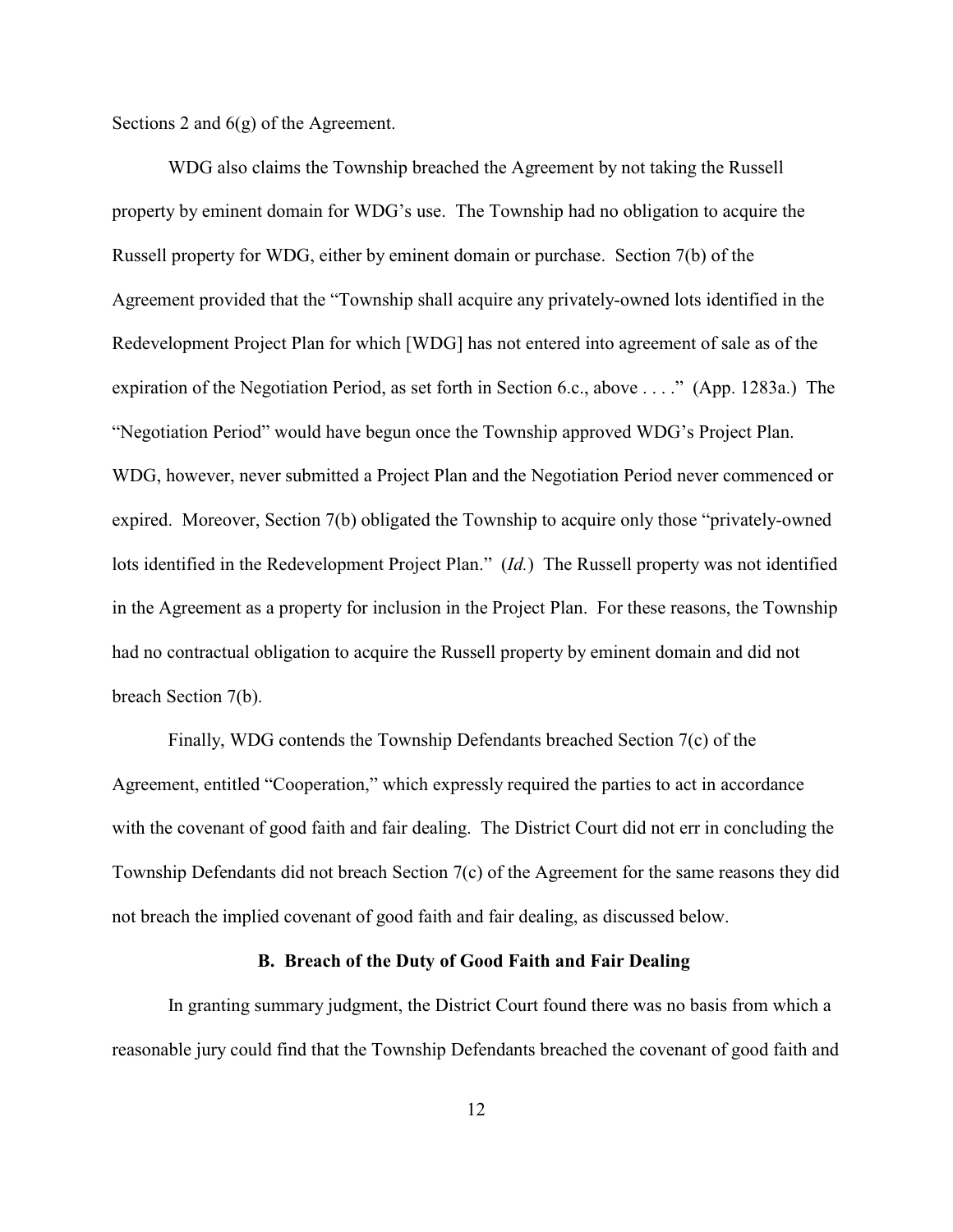fair dealing as advanced by WDG. All contracting parties in New Jersey are required to act in good faith and deal fairly, whether the covenant is express or implied. *Brunswick Hills Racquet Club, Inc. v. Route 18 Shopping Ctr. Assocs.*, 864 A.2d 387, 395 (N.J. 2005); *Sons of Thunder, Inc. v. Borden, Inc.*, 690 A.2d 575, 587 (N.J. 1997) (noting longstanding rule that "[e]very contract in New Jersey contains an implied covenant of good faith and fair dealing"). Before the District Court, WDG challenged the conduct of Mayor Teague and various representatives of his administration. The District Court did not err in concluding that even if WDG proved at trial that those actions occurred, no reasonable jury could find that the motives and conduct of the Township Defendants constituted a breach of the covenant of good faith and fair dealing.

On appeal, WDG complains that the District Court focused on terms of the Agreement, ignoring the Township Defendants' purported bad faith and lack of fair dealing. WDG contends that the Township acted in bad faith by notifying WDG it was in default and terminating the Agreement. The Township's exercise of its contractual rights to default WDG and terminate the Agreement alone cannot constitute bad faith conduct. WDG cannot employ the implied covenant of good faith and fair dealing to override the express terms of the Agreement. *Wilson v. Amerada Hess Corp.*, 773 A.2d 1121, 1126 (N.J. 2001). Rather, WDG must come forward with some evidence that when the Township Defendants notified WDG it was in default and terminated the Agreement, they acted with a bad faith motive to deprive WDG of anticipated benefits of the contemplated theater redevelopment project. There is no such evidence.

WDG complains it was not given an opportunity to work with Mayor Teague's new administration before the Township terminated the Agreement. WDG was in default of the Agreement for more than two years before Mayor Teague's administration took office. The prior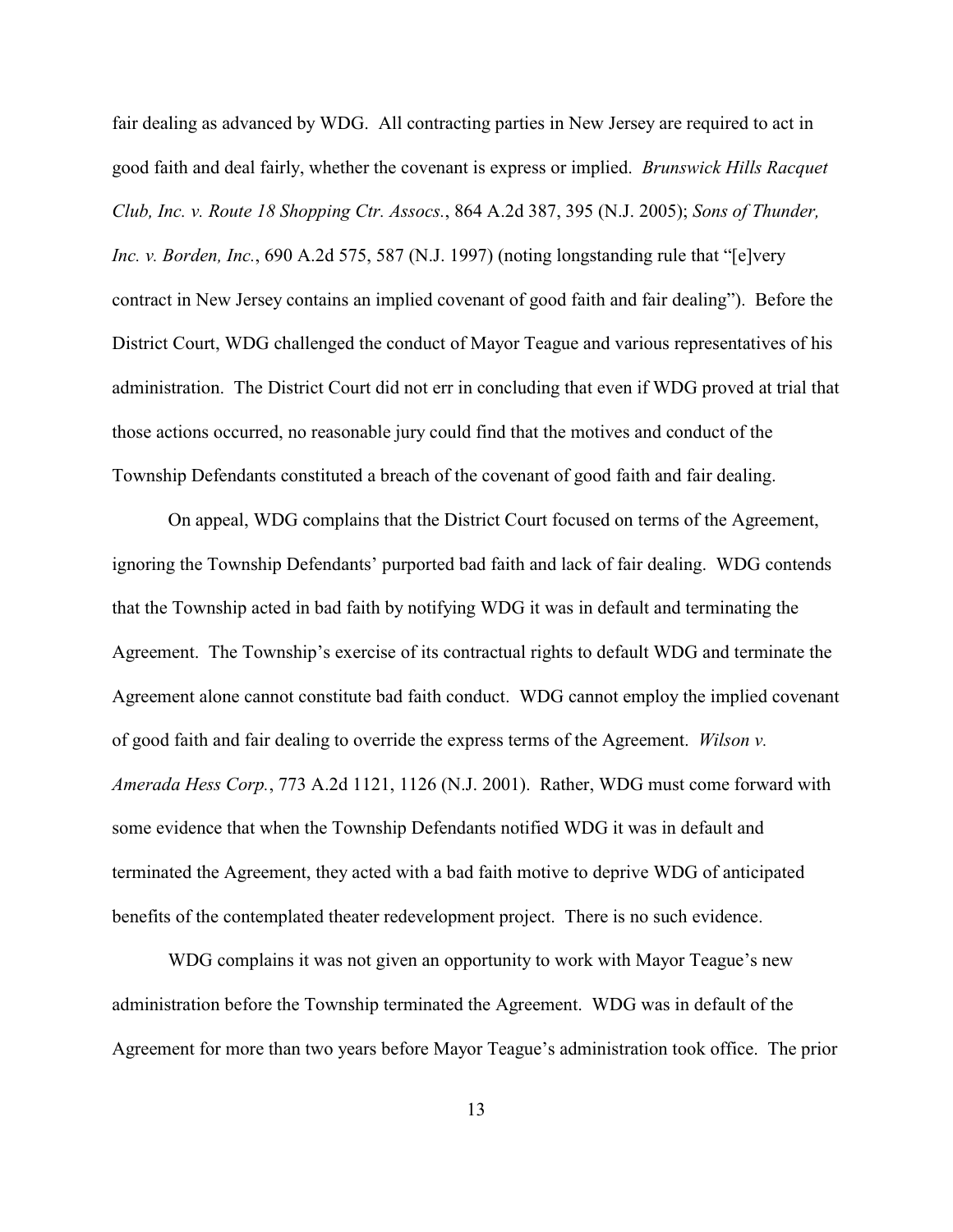administration chose to ignore that default. The Agreement, however, was clear and unambiguous that either party's lack of insistence on strict performance did not constitute a waiver. *See Kampf*, 161 A.2d at 720 (noting "simple contract law" that "[w]hen the terms of [a] contract are clear, it is the function of a court to enforce it as written and not to make a better contract for either of the parties"). The Teague administration had no express or implied contractual obligation to continue the political and social policies of the previous administration. Moreover, the Teague administration had no express or implied contractual obligation to amend the Agreement to suit WDG.

Just as WDG argued before the District Court, WDG argues on appeal that the District Court ignored testimony and other evidence showing that the Township Defendants improperly favored the interests of the Walters Group and Rose Hill in their plans to develop the Russell property for residential use. For example, WDG complains the District Court ignored a "secret back-door meeting" among representatives of the Teague administration and the Walters Group to discuss the Russell property over lunch at the Tavistock Country Club, without inviting Pang or any other representative of WDG. (Appellant's Br. at 33-34.) WDG argues Mayor Teague was motivated to terminate the Agreement because his administration was promoting the Walters Group. WDG presents some circumstantial evidence that the Teague administration favored the interests of Rose Hill over the interests of WDG. Nonetheless, there is no evidence the Teague administration had an improper motive for doing so. Mayor Teague was elected to serve the interests of his constituents as he best determined those interests to be. Moreover, WDG was not entitled to favorable consideration because it never had any enforceable rights to acquire or use the Russell property.